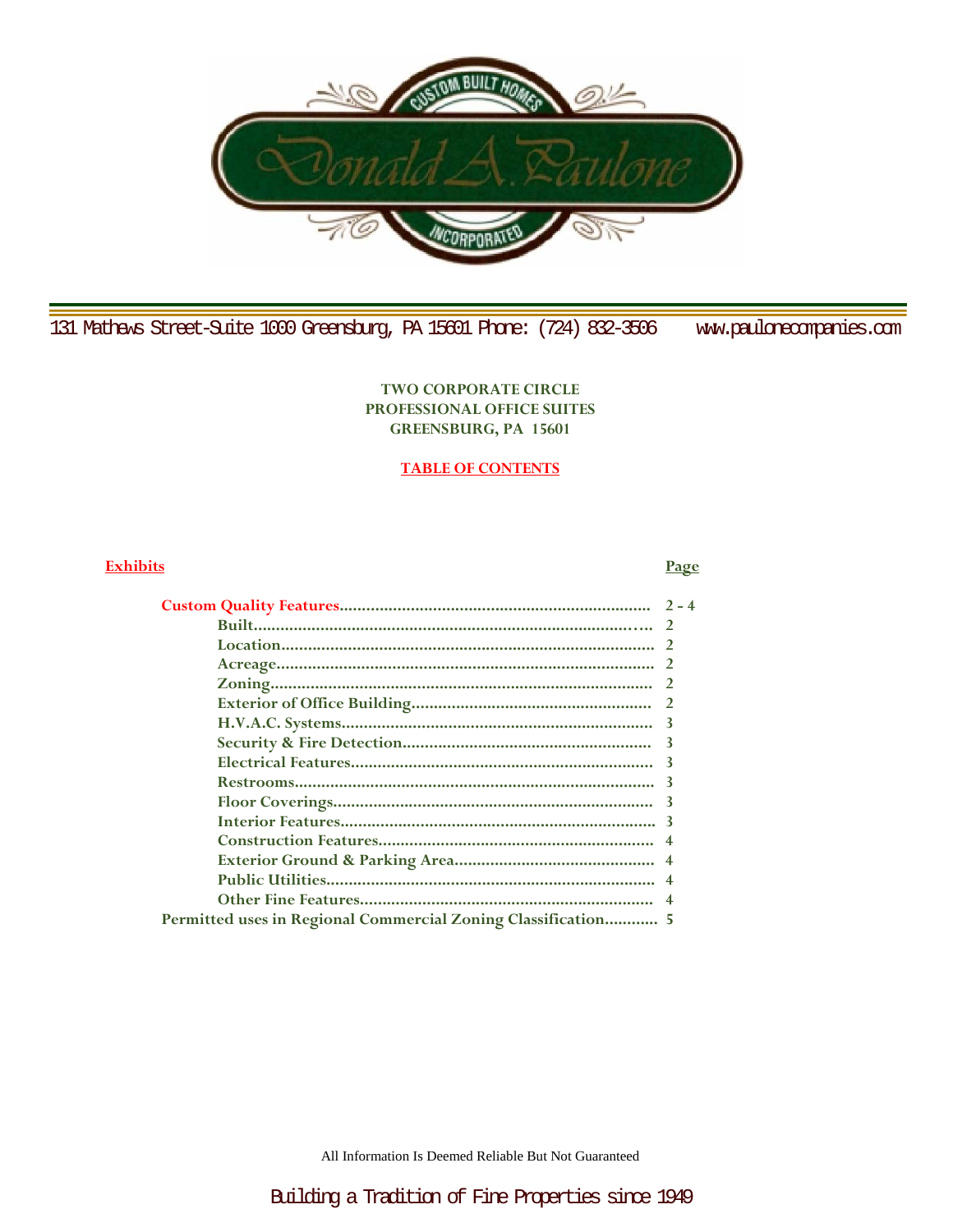# **PROFESSIONAL OFFICES TWO CORPORATE CIRCLE GREENSBURG, PA 15601 HEMPFIELD TOWNSHIP WESTMORELAND COUNTY**

# **HIGHLIGHTS OF TWO CORPORATE CIRCLE**

| <b>BUILT:</b>    | 1997 - Completion date, Fall 1997                                                                                                                                                                                                                                                                     |  |  |  |
|------------------|-------------------------------------------------------------------------------------------------------------------------------------------------------------------------------------------------------------------------------------------------------------------------------------------------------|--|--|--|
|                  | <b>Two Story Colonial</b>                                                                                                                                                                                                                                                                             |  |  |  |
|                  | Gross Square Feet - 12,300                                                                                                                                                                                                                                                                            |  |  |  |
|                  | Suites available for lease (flex space)                                                                                                                                                                                                                                                               |  |  |  |
| <b>LOCATION:</b> | Great location, Corporate Office campus park setting, 2.4 miles north of Downtown<br>Greensburg on U.S. Route 66, Hempfield Township, adjacent to residential Fox Ridge Plan of<br>Homes, other Professional Offices, and close to Westmoreland and Monroeville Malls, and<br><b>Greengate Centre</b> |  |  |  |
| <b>ACREAGE:</b>  | $2.3270 \pm \text{acres}$                                                                                                                                                                                                                                                                             |  |  |  |
| <b>ZONING:</b>   | <b>Regional Commercial</b>                                                                                                                                                                                                                                                                            |  |  |  |
|                  | <b>Traffic Statistics from Pennsylvania Department of Transportation:</b>                                                                                                                                                                                                                             |  |  |  |
|                  | Vehicles per day $-$ 11,700<br>(2011)                                                                                                                                                                                                                                                                 |  |  |  |
|                  | Vehicles per year - 4,270,500<br>(2011)                                                                                                                                                                                                                                                               |  |  |  |
|                  | 4/10 mile north/side toll road Interchange on Route 66, connecting Routes 119, 70 at New                                                                                                                                                                                                              |  |  |  |
|                  | Stanton to Route 22 to the north near Delmont                                                                                                                                                                                                                                                         |  |  |  |
|                  | Great exposure - High Visibility Area                                                                                                                                                                                                                                                                 |  |  |  |
|                  |                                                                                                                                                                                                                                                                                                       |  |  |  |

# **EXTERIOR OF OFFICE BUILDING:**

**Curved Brick Building Nickel Brick Corners Large Andersen Perma-Shield Insulated Windows with High Performance "sun low" Insulated Glass Large window for natural lighting Fypon Louvers - Keystone design in the gable ends "A" Grade Face Brick Exterior detail synthetic mouldings with curved arches above the exterior windows, and other detailing Alcoa Gutters and Downspouts Certain teed Fiberglass 25-year roof shingle, New Fiberglass 30 years Warranty Shingle Roof Installed 2011 Fypon decorative window mouldings used above Andersen windows**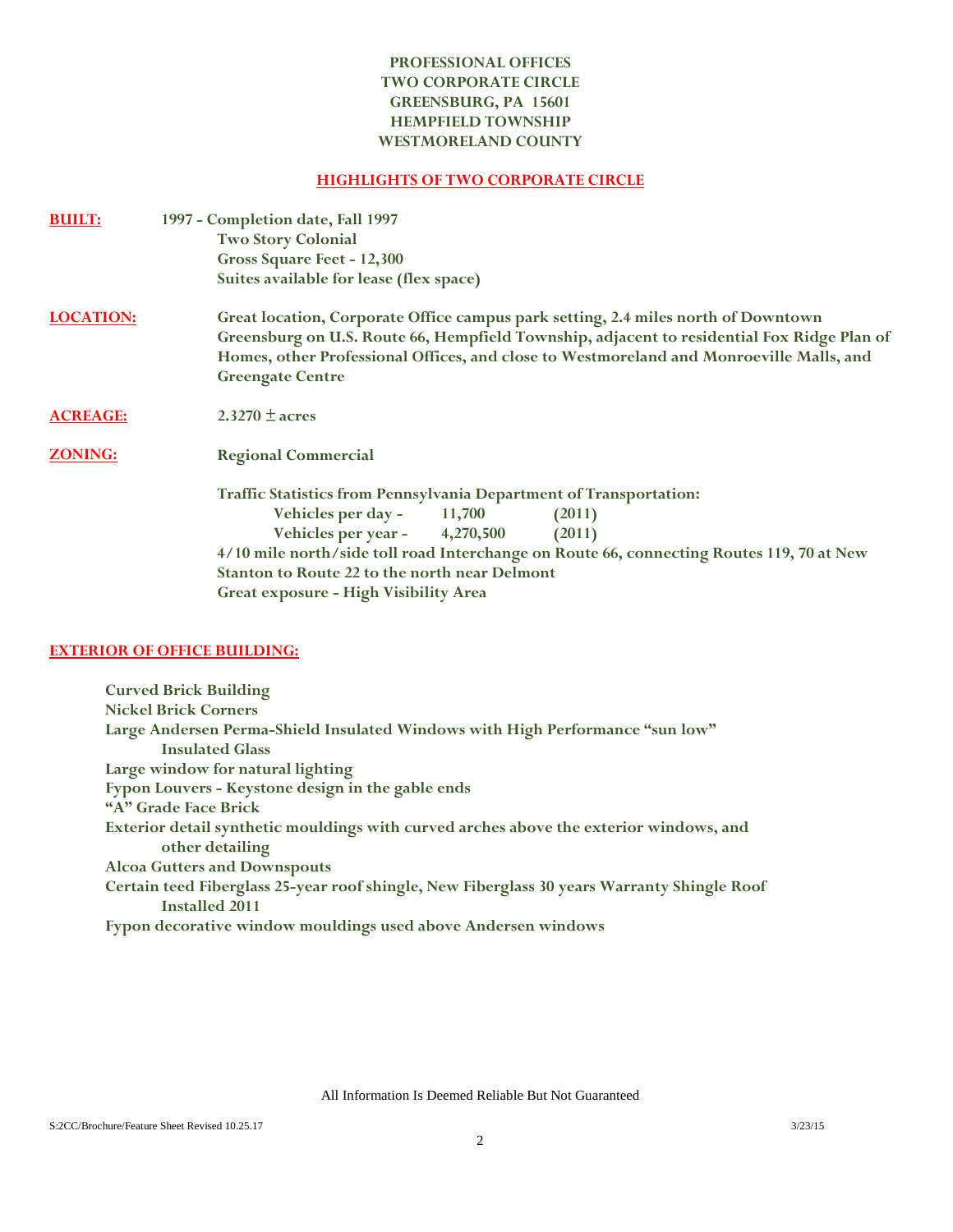## **H.V.A.C. SYSTEMS:**

- **Individual super high-efficiency heat pumps for heating and cooling with S.E.E.R. rating up to 14**
- **Each individual suite has its own Thermostat for heating and cooling with a programmable 7-day thermostat**

#### **SECURITY & FIRE DETECTION:**

**Fire system features a control-communicator with an alpha command center, battery backup horn strobes tied into 24-hour monitoring**

#### **ELECTRICAL FEATURES:**

- **Electronic recessed fluorescent light fixtures with parabolic louver in the suspended ceiling areas which will provide the highest overall quality of lighting**
- **Exterior metal halide lighting of office building, parking lots and grounds**
- **Each individual suite has their own 200-amp electrical panel with circuit breakers**
- **Each individual suite is wired for phone and data outlet lines. Each tenant should review their individual needs on these two items**

#### **RESTROOMS:**

**All restrooms have handicapped accessibility Armstrong Non-Wax Linoleum Eljer Faucets Polished Plate Mirror over Sink Eljer Water-Saving Closet**

## **FLOOR COVERINGS:**

**Ceramic floor in vestibule area Custom designed carpeting with padding that is cushioned, acoustical enhancing properties**

#### **INTERIOR FEATURES:**

**6-panel oak doors with casing with brass hinges 5 1/4" high oak baseboard Polished brass door locks Suspended ceiling grid with 2' x 2" acoustical ceiling tile with a revealed triangular edge**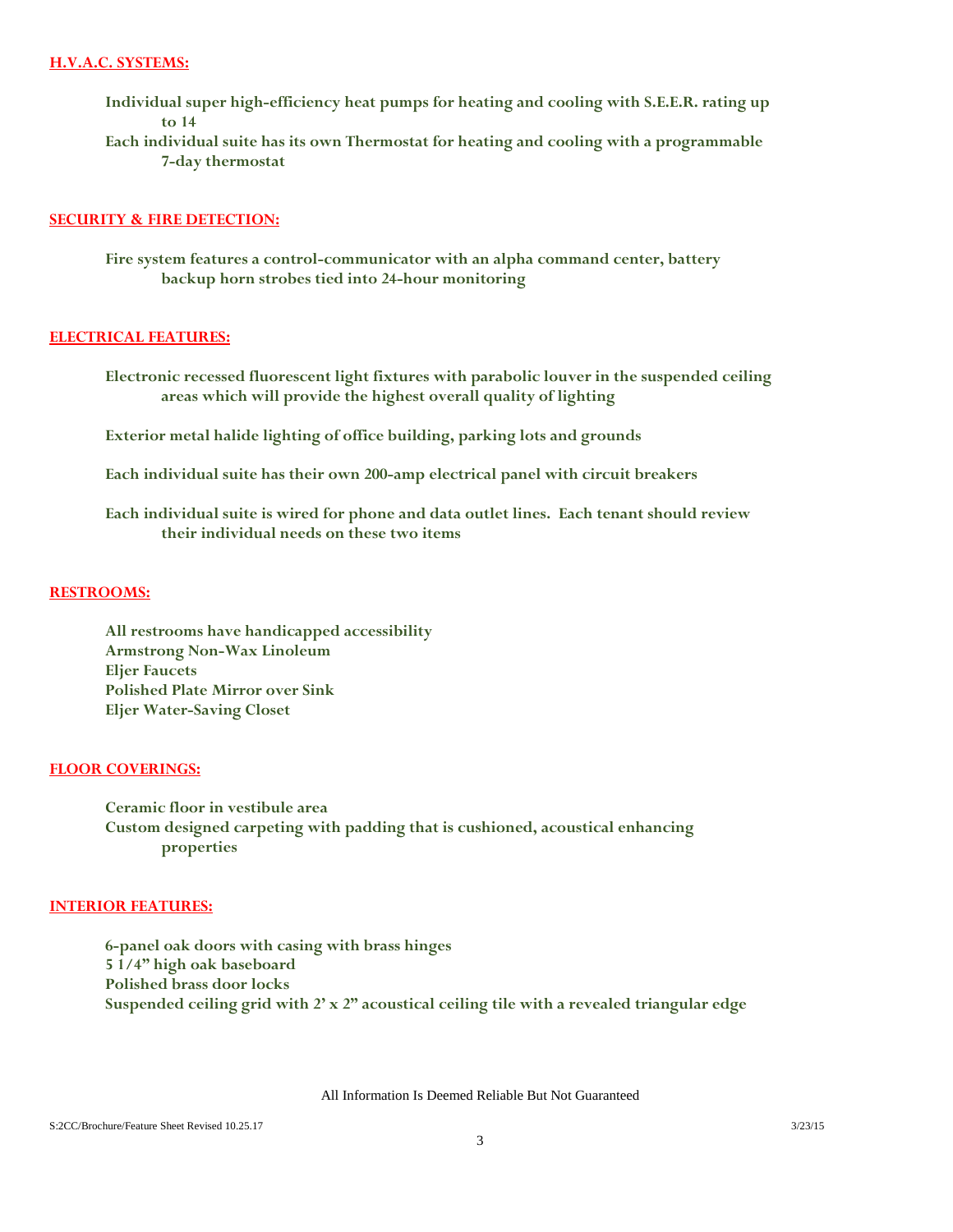**2" Dow Insulative Sheathing on Exterior Block below Brick-To-Grade Level and to Frost Line B-Bond Waterproofing on Exterior Block Walls with an Exterior Drain with 2B Stone Deck - Concrete Floor Offices on first floor can have a ceiling height to a maximum of approximately 9" + - Offices on second floor can have a ceiling height to a maximum of approximately 10'6" + - Exterior walls are insulated with 1-1/2" styrofoam insulation All interior walls insulated with fiberglass insulation 3-1/2" thick R-11 Ceiling insulation on second floor is insulated to R-30 Roof has a high pitch which enhances the architectural design of the exterior of the curved office building All framing lumber Kiln Dried, Standard and Better - Fir**

# **EXTERIOR GROUNDS & PARKING AREA:**

**Professionally landscaped with Shrubs, Decorative Rocks, Retaining Walls and Plantings Free parking area for 60+ Vehicles with many planted and shrubbed areas Parking area is lighted with decorative lampost with Metal Halite lighting Parking area is bordered with Asphalt Curb and all office spaces are handicapped accessible from parking lot Concrete sidewalks with decorative surface designs**

### **PUBLIC UTILITIES:**

| <b>Allegheny Power Company</b>                 |
|------------------------------------------------|
| <b>Verizon</b>                                 |
| <b>Hempfield Twp. Municipal Authority</b>      |
| <b>Municipal Authority Westmoreland County</b> |
| In front of Two Corporate Circle               |
| Comcast                                        |

**All underground utilities Each suite has its own separate electric meter**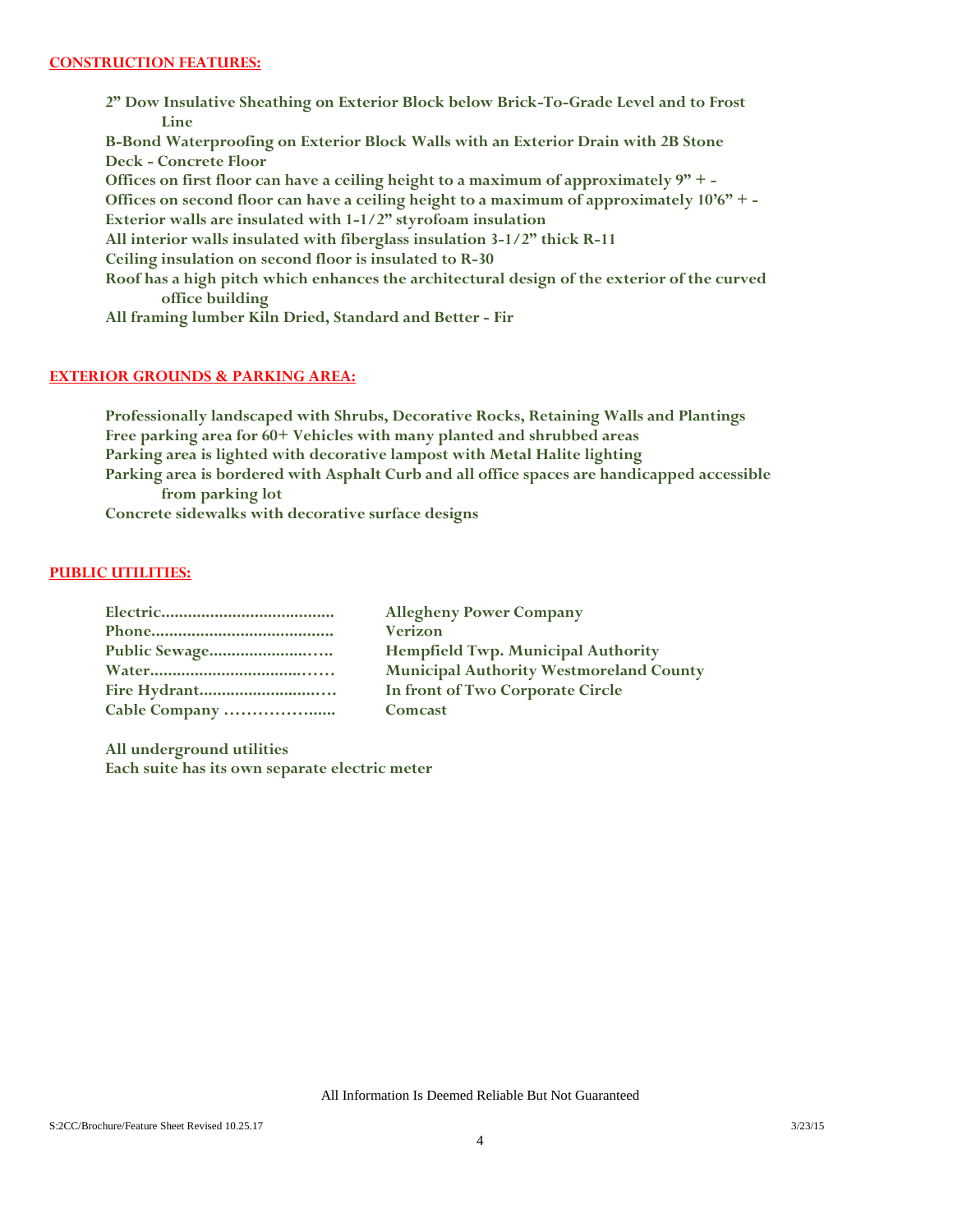#### **OTHER FINE FEATURES:**

**Excellent location**

- **Direct and easy accessibility to major Highways: Routes 66, 30, 119, 819, 130, 70, PA Turnpike, and only 1/2 mile from the North/South bypass**
- **Close to major Shopping Malls: Westmoreland Mall, Monroeville Mall, and Greengate Centre**

**Close to Recreational Areas: Twin Lakes, Seven Springs, Hidden Valley**